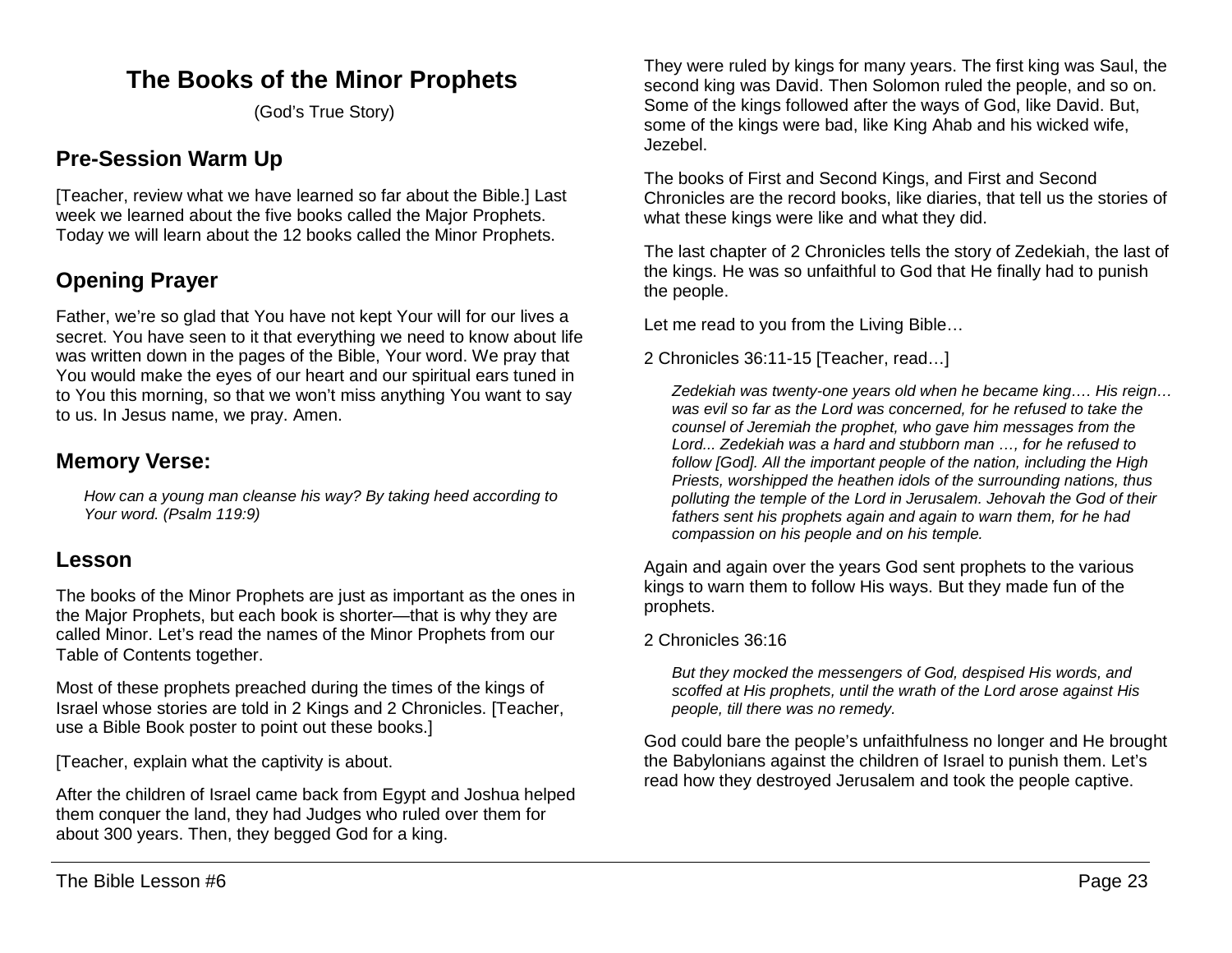### 2 Chronicles 36:18-20

*And all the articles from the house of God, great and small, the treasures of the house of the Lord, and the treasures of the king and of his leaders, all these he took to Babylon. Then they burned the house of God, broke down the wall of Jerusalem, burned all its palaces with fire, and destroyed all its precious possessions. And those who escaped from the sword he carried away to Babylon, where they became servants to him and his sons until the reign of the kingdom of Persia.*

God allowed the Babylonians to punish the people for not being faithful to Him. They looted the temple of all the gold and silver things, and then they burned the place down and led the people off 900 miles to present day Iraq where they became slaves to King Nebuchadnezzar until the kingdom of Persia conquered Babylon.]

Each of the twelve books of the Minor Prophets tells part of God's story. Some of the men that wrote these books lived *before* the children of Israel were sent off to captivity, some lived *during* the time of the captivity, and some lived *after* the time of captivity.

# **Pre-Exilic Books**

Before the captivity, God sent messenger after messenger to warn the people. He told them that He must punish them for all their sins. But, he also assured them that if they were sorry, confessed their sins, and repented from their wicked ways (that is, stopped sinning and started living righteously), that He would pour out His blessing upon them again.

## **Hosea**

Hosea preached at a time when all seemed to be going well for Israel, but there was much hidden sin. God worked through Hosea in an unusual way. He allowed the prophet to go through some very painful family problems. Then God used those problems to show the Israelites that their relationship with Him was not right. Hosea preached against the people's sin.

#### Hosea 11:7

*For My people are determined to desert Me. They call Me the Most High, but they don't truly honor Me.* 

Yet he told them of God's steadfast love in spite of their unfaithfulness.

#### Hosea 14:1-4

*Return, O Israel, to the LORD your God, for your sins have brought you down. Bring your confessions, and return to the LORD. Say to Him, "Forgive all our sins and graciously receive us, so that we may offer You our praises. Assyria cannot save us, nor can our warhorses. Never again will we say to the idols we have made, 'You are our gods.' No, in You alone do the orphans find mercy." The LORD says, "Then I will heal you of your faithlessness; My love will know no bounds, for My anger will be gone forever.* 

God's arms were open wide if they would just come back to Him. And His arms are open for you and me, too.

## **Joel**

During Joel's time the nation of Judah was facing severe problems. Swarms of locusts attacked crops, and a famine brought great suffering. Joel told the people that these hardships were a judgment from God for their sins. But, in the midst of all these problems, Joel reminded the people that God is always willing to forgive if we will turn our hearts back to Him.

#### Joel 2:12-13

*That is why the LORD says, "Turn to Me now, while there is time. Give Me your hearts. Come with fasting, weeping, and mourning. Don't tear your clothing in your grief, but tear your hearts instead." Return to the LORD your God, for He is merciful and compassionate, slow to get angry and filled with unfailing love. He is eager to relent and not punish.* 

The message of hope in the book of Joel is that in spite of the judgment of God, He will restore His people and dwell with them.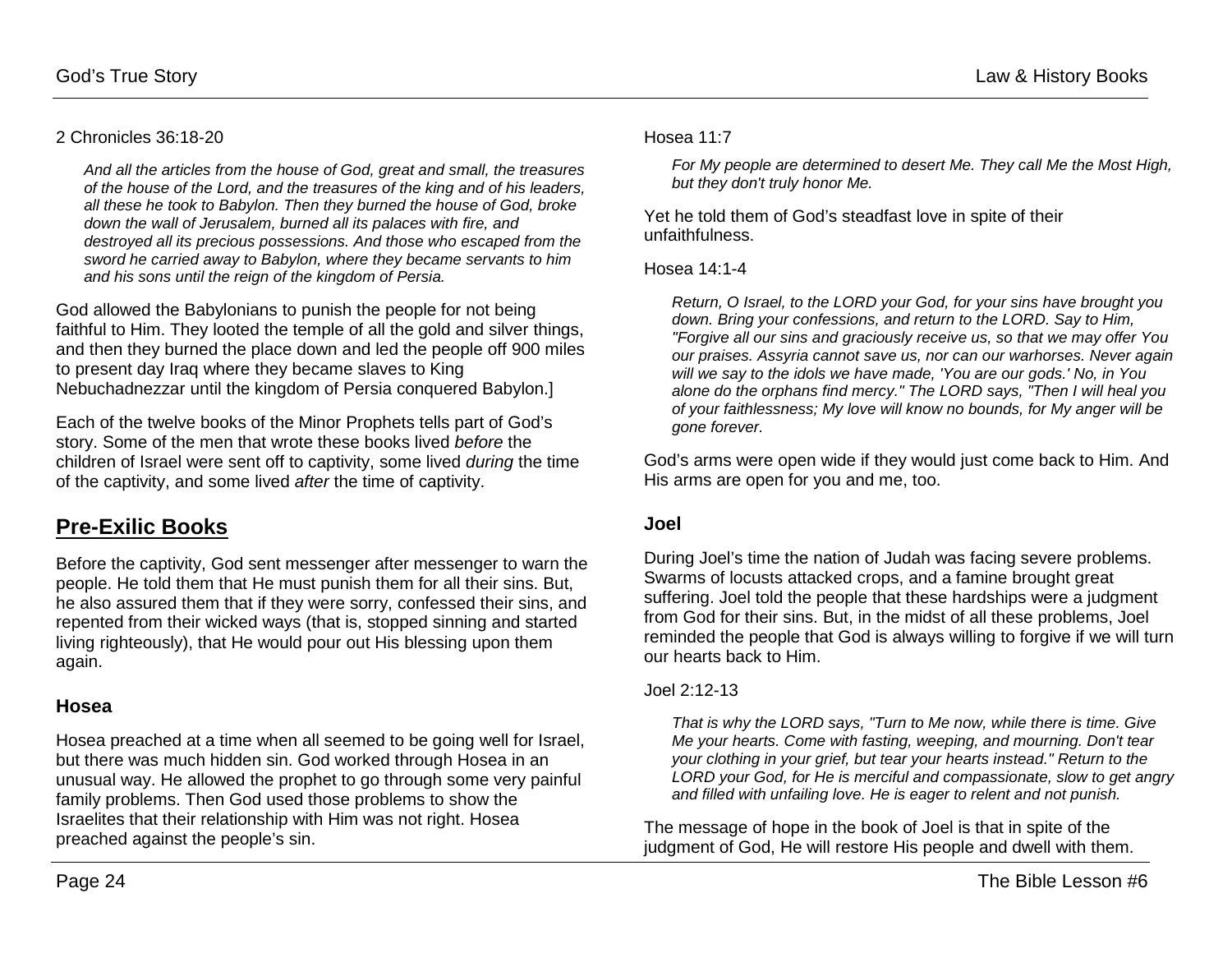#### Joel 2:28-30

*"Then, after doing all those things, I will pour out My Spirit upon all people. Your sons and daughters will prophesy. Your old men will dream dreams, and your young men will see visions. In those days I will pour out My Spirit even on servants—men and women alike. And I will cause wonders in the heavens and on the earth—blood and fire and columns of smoke.*

#### **Amos**

Amos was a farmer, but he knew God's word. God saw this farmer's tender heart and asked him to take a message to the king of Israel.

#### Amos 1:1

*This message was given to Amos, a shepherd from the town of Tekoa in Judah. He received this message in visions two years before the earthquake, when Uzziah was king of Judah and Jeroboam II, the son of Jehoash, was king of Israel.*

Amos went boldly and listed the sins that God was going to judge. He challenged the people to confess their sins to God and repent. But the people ignored his preaching. So, Amos warned the people that they must prepare to meet God.

#### Amos 3:1-2

*Listen to this message that the LORD has spoken against you, O people of Israel and Judah—against the entire family I rescued from Egypt: "From among all the families on the earth, I have been intimate with you alone. That is why I must punish you for all your sins."*

#### Amos 4:12

*"Therefore, I will bring upon you all the disasters I have announced. Prepare to meet your God in judgment, you people of Israel!"* 

Someday we will all have to stand before God and give an account for all that we have said and done; we need to be ready to meet God!

#### Amos 9:11

*"In that day I will restore the fallen house of David. I will repair its damaged walls. From the ruins I will rebuild it and restore its former glory.* 

### **Obadiah**

God asked Obadiah to give a very powerful message to the country of Edom. He boldly listed the crimes the Edomites had committed.

The Edomites had rejoiced over the destruction of Israel by the foreign invaders. They hated Israel and actually celebrated when they saw the Israelites suffering hardships. But Obadiah gives them God's sentence of destruction.

#### Obadiah 15-16

*"The day is near when I, the LORD, will judge all godless nations! As you have done to Israel, so it will be done to you. All your evil deeds will fall back on your own heads. Just as you swallowed up My people on My holy mountain, so you and the surrounding nations will swallow the punishment I pour out on you. Yes, all you nations will drink and stagger and disappear from history.* 

Obadiah's message still applies to us today. Never be so proud that you laugh when trouble comes to others. Remember that pride can lead you to a fall.

#### **Jonah**

Jonah is the only prophet God used who did not want to deliver God's message. We don't know why, but Jonah hated the people of Nineveh. They were known for the cruel ways they tortured their captives. Jonah wanted God to destroy them. He was afraid that God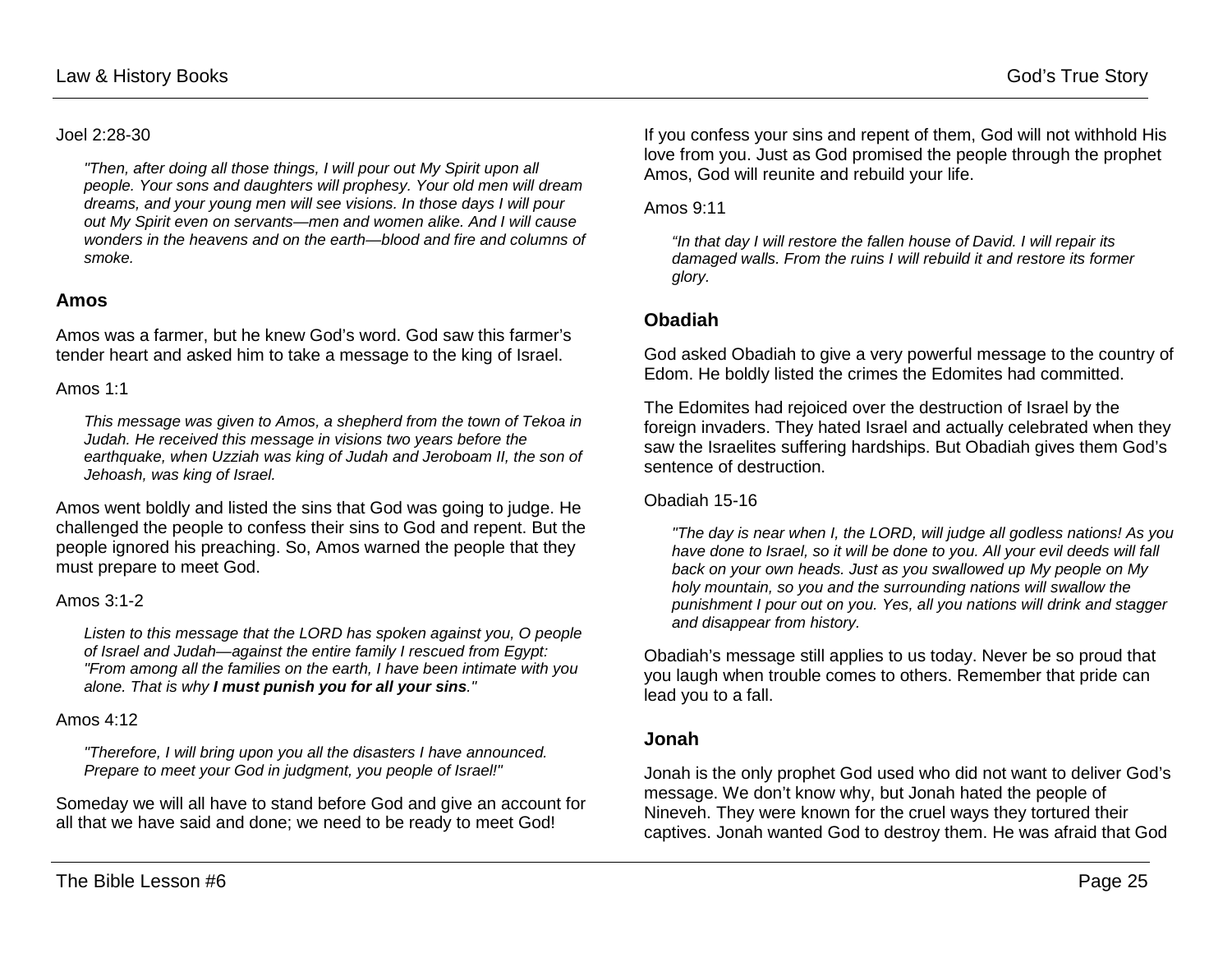would be merciful and forgive them if they repented of their sins. So, when God asked Jonah to go to Nineveh, he ran the other way.

#### Jonah 1:3

*But Jonah got up and went in the opposite direction to get away from the LORD. He went down to the port of Joppa, where he found a ship leaving for Tarshish. He bought a ticket and went on board, hoping to escape from the LORD by sailing to Tarshish.* 

God used a big storm to stop him and a big fish to turn him around.

#### Jonah 1:4-17

*But the LORD hurled a powerful wind over the sea, causing a violent storm that threatened to break the ship apart. Fearing for their lives, the desperate sailors shouted to their gods for help and threw the cargo overboard to lighten the ship. But all this time Jonah was sound asleep down in the hold. So the captain went down after him. "How can you sleep at a time like this?" he shouted. "Get up and pray to your god! Maybe He will pay attention to us and spare our lives." Then the crew cast lots to see which of them had offended the gods and caused the terrible storm. When they did this, the lots identified Jonah as the culprit. "Why has this awful storm come down on us?" they demanded. "Who are you? What is your line of work? What country are you from? What is your nationality?" Jonah answered, "I am a Hebrew, and I worship the LORD, the God of heaven, who made the sea and the land." The sailors were terrified when they heard this, for he had already told them he was running away from the LORD. "Oh, why did you do it?" they groaned. And since the storm was getting worse all the time, they asked him, "What should we do to you to stop this storm?" "Throw me into the sea," Jonah said, "and it will become calm again. I know that this terrible storm is all my fault." Instead, the sailors rowed even harder to get the ship to the land. But the stormy sea was too violent for them, and they couldn't make it. Then they cried out to the LORD, Jonah's God. "O LORD," they pleaded, "don't make us die for this man's sin. And don't hold us responsible for his death. O LORD, You have sent this storm upon him for Your own good reasons." Then the sailors picked Jonah up and threw him into the raging sea, and the storm stopped at once! The sailors were awestruck by the LORD's great power, and they offered Him a sacrifice and vowed to serve Him. Now the LORD had arranged for a great fish to* 

*swallow Jonah. And Jonah was inside the fish for three days and three nights.* 

Although Jonah learned that he couldn't run from God, his feelings towards the Ninevites never really changed. He was angry when they repented.

#### Jonah 4:1-3

*This change of plans greatly upset Jonah, and he became very angry. So he complained to the LORD about it: "Didn't I say before I left home that You would do this, LORD? That is why I ran away to Tarshish! I knew that You are a merciful and compassionate God, slow to get angry and filled with unfailing love. You are eager to turn back from destroying people. Just kill me now, LORD! I'd rather be dead than alive if what I predicted will not happen."* 

And as the book ends, God rebukes Johan for his wrong attitudes.

The message of hope in the book of Jonah is that God wants to extend His mercy to all people of every nation. After Jonah finally obeyed the Lord, the people believed his message and turned from their wicked ways to follow God.

#### Jonah 3:5

*The people of Nineveh believed God's message, and from the greatest to the least, they declared a fast and put on burlap to show their sorrow. When the king of Nineveh heard what Jonah was saying, he stepped down from his throne and took off his royal robes. He dressed himself in burlap and sat on a heap of ashes. Then the king and his nobles sent this decree throughout the city: "No one, not even the animals from your herds and flocks, may eat or drink anything at all. People and animals alike must wear garments of mourning, and everyone must pray earnestly to God. They must turn from their evil ways and stop all their violence. Who can tell? Perhaps even yet God will change His mind and hold back His fierce anger from destroying us." When God saw what they had done and how they had put a stop to their evil ways, He changed His mind and did not carry out the destruction He had threatened.*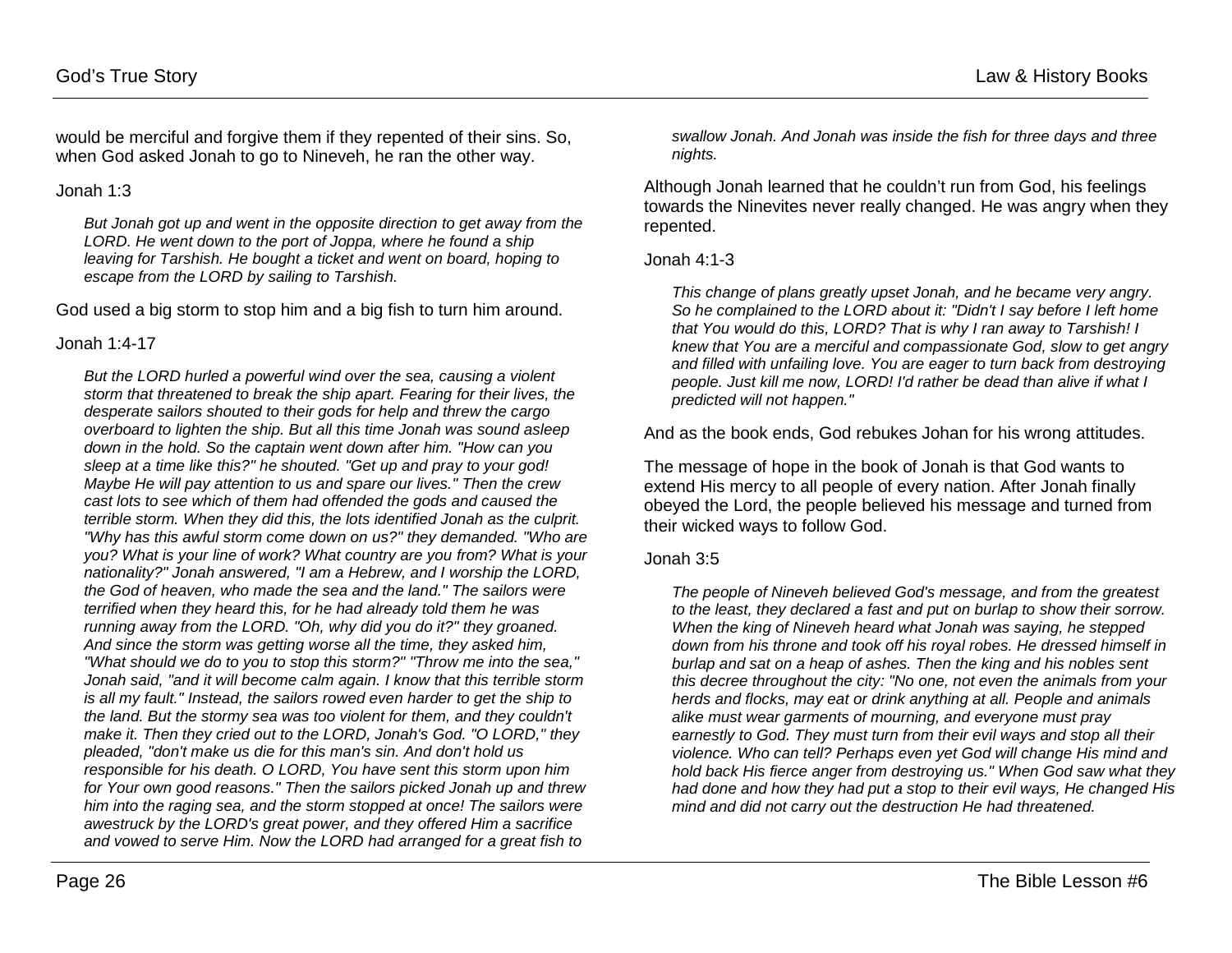Isn't it wonderful that God is merciful? There is no sin that God will not forgive! The Lord Jesus died for the sins of the whole world and offers salvation to everyone. God loves each of us and will forgive us if we repent.

# **Exilic Books**

While they were in captivity, God continued to speak to His people through the prophets. He wanted them to know why they were being punished and to remind them that if they were sorry, confessed their sins, and repented from their wicked ways (that is, stopped sinning), that He would pour out His blessing upon them again.

## **Micah**

Micah was a simple country preacher who loved to work with the common people. He had great compassion for people's problems. Micah reminded them, "Even though all these bad things are happening to us, we must still do right ourselves."

#### Micah 6:8

*No, O people, the LORD has told you what is good, and this is what He requires of you: to do what is right, to love mercy, and to walk humbly with your God.* 

Micah encouraged the people with hope for the future. He told them that God would send the Messiah to save them.

### Micah 5:2

*But you, O Bethlehem Ephrathah, are only a small village among all the people of Judah. Yet a ruler of Israel will come from you, One whose origins are from the distant past.* 

And God has. That Promised One is the Lord Jesus Christ. Have you received Him as your Savior from sin?

### **Nahum**

Nahum lived a 100 years after Jonah and God used him to preach a message of judgment against Nineveh, too. Although the Ninevites had repented at Jonah's preaching, they failed to teach their children to walk in the ways of God. So when those children grew up, they turned away from God and went back to wicked ways. Nahum told the Ninevites that their city would be totally wiped out because of their sins.

#### Nahum 1:9

*Why are you scheming against the LORD? He will destroy you with one blow; He won't need to strike twice!* 

His prophecies came true; shortly after this warning Nineveh was completely destroyed. God does punish people that do not turn away from their sins.

## **Habakkuk**

Habakkuk was a trained preacher who lived near Jerusalem. He lived at the time that Israel was facing an invasion by the Babylonians.

#### Habakkuk 1:6-7

*I am raising up the Babylonians, a cruel and violent people. They will march across the world and conquer other lands. They are notorious for their cruelty and do whatever they like."* 

Habakkuk couldn't believe that God would raise up the Babylonians to punish the children of Israel. He cries out to God…

### Habakkuk 1:12

*O LORD my God, my Holy One, You who are eternal—surely You do not plan to wipe us out? O LORD, our Rock, You have sent these Babylonians to correct us, to punish us for our many sins.* 

God tells Habakkuk that He will not allow evil to continue; it has to be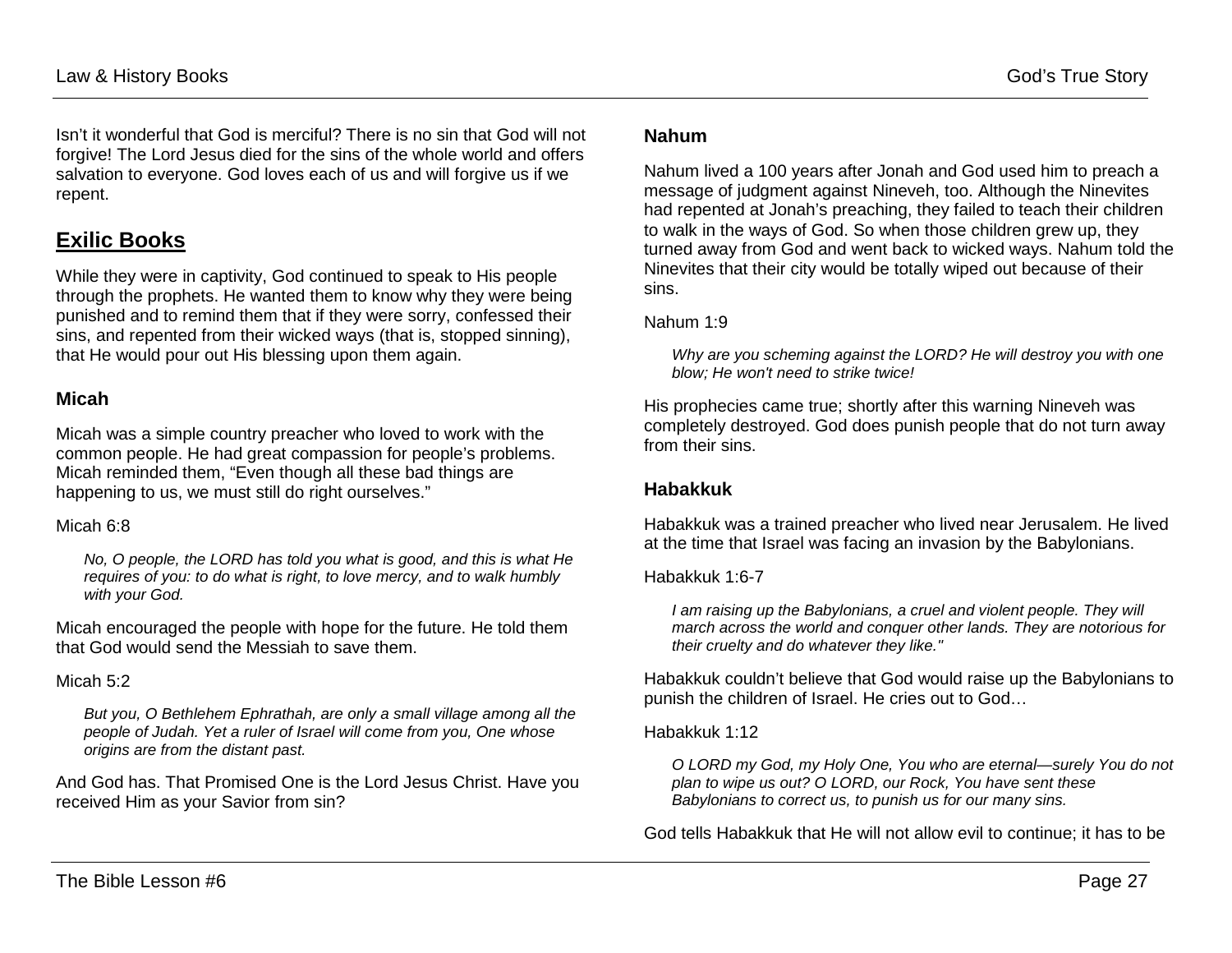punished. But, He also reassures the people if they turn from their sins in faith, that God will deliver them.

#### Habakkuk 2:4

*"Look at the proud! They trust in themselves, and their lives are crooked. But the righteous will live by their faithfulness to God.* 

What is important is that each of us turns to Him in faith. When you do that, your life will be filled with joy, no matter what circumstances you find yourself in.

#### Habakkuk 3:17-18

*Even though the fig trees have no blossoms, and there are no grapes on the vines; even though the olive crop fails, and the fields lie empty and barren; even though the flocks die in the fields, and the cattle barns are empty, yet I will rejoice in the LORD! I will be joyful in the God of my salvation!*

## **Zephaniah**

For more than fifty years the nation had lived wickedly under kings. The people had become lazy and unconcerned about God. They had disobeyed God and relied on themselves.

#### Zephaniah 3:1-2

*What sorrow awaits rebellious, polluted Jerusalem, the city of violence and crime! No one can tell it anything; it refuses all correction. It does not trust in the LORD or draw near to its God.* 

So, God asked Zephaniah to preach about His hatred for sin. Zephaniah warned them that God would punish them if they did not repent.

### Zephaniah 3:5

*But the LORD is still there in the city, and He does no wrong. Day by day He hands down justice, and He does not fail. But the wicked know no shame.* 

Zephaniah's message of hope to the people was that after the exile, if the people turned back to God, He would rescue them. God was longing to save them.

#### Zephaniah 3:17

*For the LORD your God is living among you. He is a mighty savior. He will take delight in you with gladness. With His love, He will calm all your fears. He will rejoice over you with joyful songs."* 

Soon after Zephaniah's preaching, there was a national revival. God truly does keep His word.

# **Post-Exilic Books**

After the punishment was completed, God allowed the people to go back to Promised Land, the land of Israel.

## **Haggai**

Haggai preached during an exciting time. He was the first prophet to speak to the people after they returned from captivity in Babylon. Happy to be back in their own land, the Israelites began right away to rebuild God's house and to worship Him with their whole hearts.

#### Haggai 1:1

*On August 29 of the second year of King Darius's reign, the LORD gave a message through the prophet Haggai to Zerubbabel son of Shealtiel, governor of Judah, and to Jeshua son of Jehozadak, the high priest.* 

But before they finished the temple, they lost interest. Haggai rebuked them for turning their attention to building fancy homes for themselves

### Haggai 1:4

*"Why are you living in luxurious houses while My house lies in ruins?* 

He told them, "God wants you to finish the temple even if the work is discouraging at times".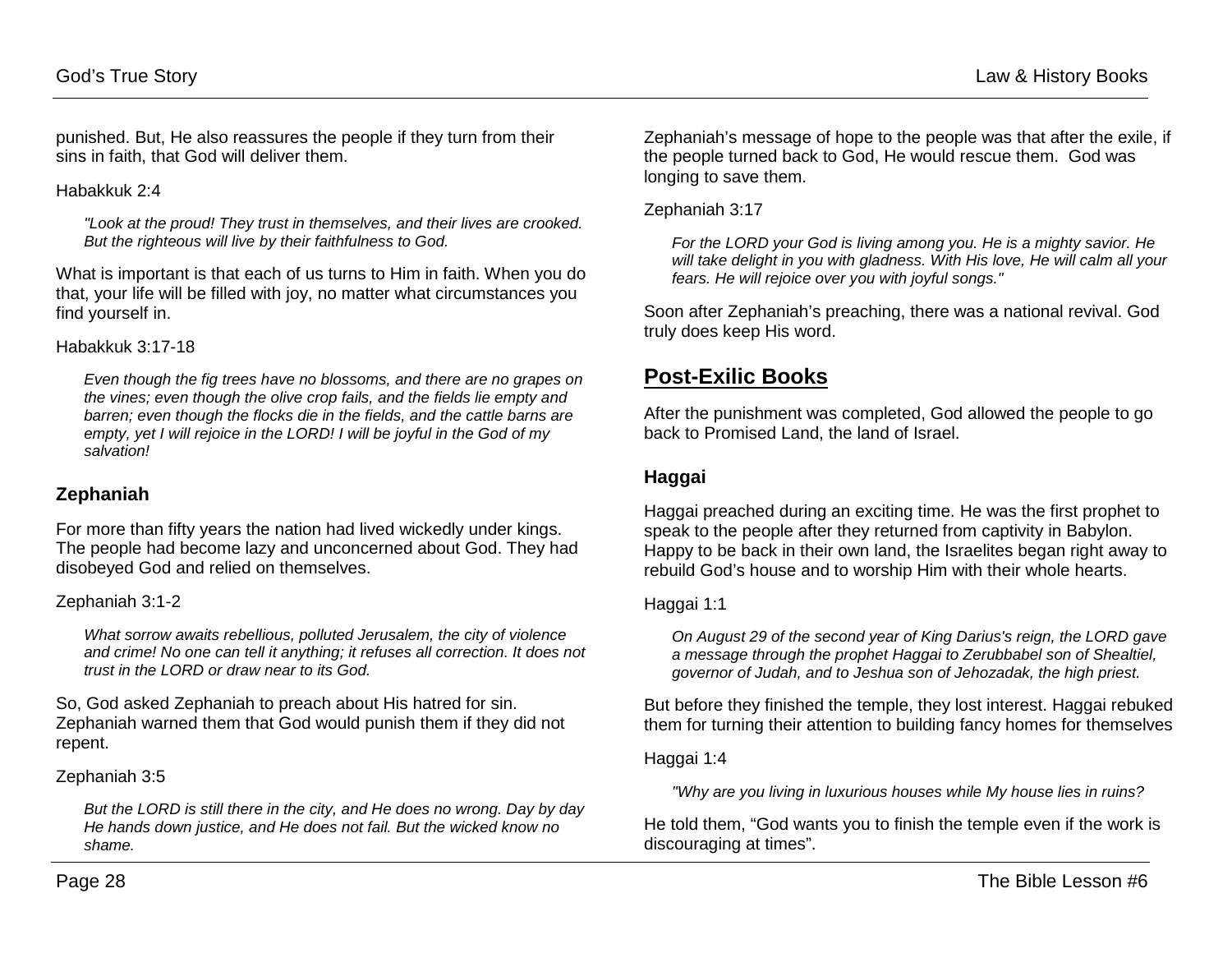*"This is what the LORD of Heaven's Armies says: Look at what's happening to you! Now go up into the hills, bring down timber, and rebuild My house. Then I will take pleasure in it and be honored, says the LORD.*

He reminded them that God can only bless us fully when we obey Him. Then God used Haggai to share some special promises of wonderful things that He will do for Israel in the future.

## Haggai 2:9

*The future glory of this Temple will be greater than its past glory, says the LORD of Heaven's Armies. And in this place I will bring peace. I, the LORD of Heaven's Armies, have spoken!"* 

# **Zechariah**

Zechariah challenged the people to turn from their sins of selfishness and love of things and accept the coming Savior. Zechariah predicted many details concerning the coming Messiah, Jesus, God's promised Savior. He prophesied that He would enter Jerusalem as a king just before His death.

### Zechariah 9:9

*Rejoice, O people of Zion! Shout in triumph, O people of Jerusalem! Look, your King is coming to you. He is righteous and victorious, yet He is humble, riding on a donkey—riding on a donkey's colt.*

And he described Jesus' death on the cross.

## Zechariah 12:10

*"Then I will pour out a spirit of grace and prayer on the family of David and on the people of Jerusalem. They will look on Me whom they have pierced and mourn for Him as for an only son. They will grieve bitterly for Him as for a firstborn son who has died.*

Zechariah's message ends with God's promise that the Messiah will

### **Malachi**

forever (ch. 14).

Several generations passed after Zechariah and Haggai challenged the people to rebuild the temple and return to God. They did listen for a time, but gradually they drifted away from God. They stopped worshiping at God's temple and no longer took care of it. Eventually God sent Ezra and Nehemiah to stir the people to turn back to Him. Then there was a revival; the people truly repented and worshiped God with sincere hearts. They repaired the temple and built strong walls around Jerusalem. But the revival lasted only a few years. Oh, the Jews continued to go through the motions of worship. But they did not mean it in their hearts. It was at this time in history, about a hundred years after God brought the Jews back to their land from Babylon, that Malachi preached.

return a second time to judge His enemies and to deliver His people

It is sad to know that Zechariah was killed by a mob of angry people who rejected his message from God. They did not want to believe that it was true. But during His life on earth the Lord Jesus fulfilled every prophecy about the first coming of the Messiah. And it is certain that He will fulfill all the predictions about the second coming as well! Isn't

Malachi saw the sins of his people, and God used him to rebuke Israel. His message was simple: Worship God with pure hearts and follow His laws completely.

#### Malachi 2:2

*"Listen to Me and make up your minds to honor My name," says the LORD of Heaven's Armies, "or I will bring a terrible curse against you. I will curse even the blessings you receive. Indeed, I have already cursed them, because you have not taken My warning to heart.*

God wants you to serve Him with a pure heart, too. Through Malachi, God promises that if you obey Him, He will bless you in ways far greater than you can imagine.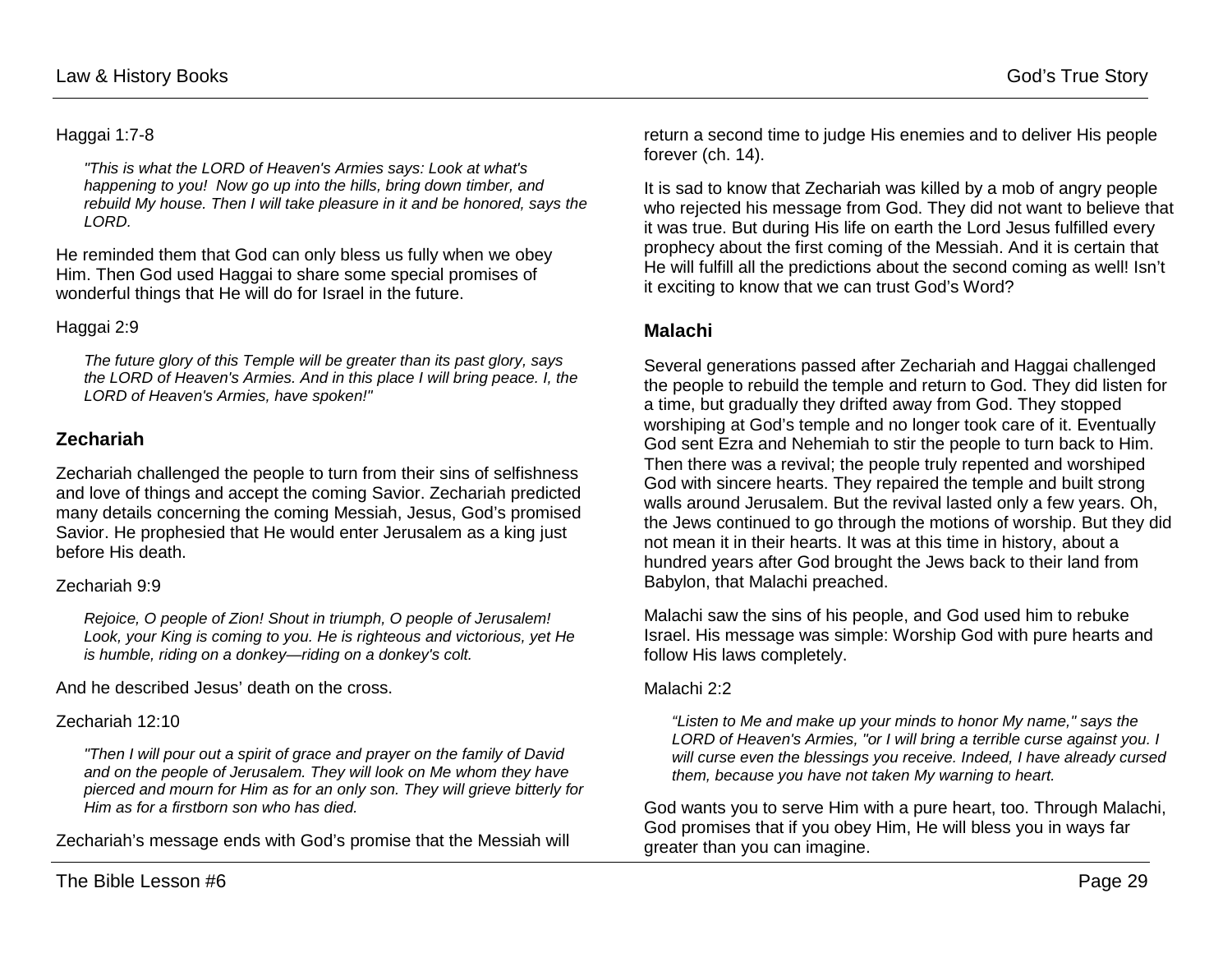#### Malachi 3:10

*Bring all the tithes into the storehouse so there will be enough food in My Temple. If you do," says the LORD of Heaven's Armies, "I will open the windows of heaven for you. I will pour out a blessing so great you won't have enough room to take it in! Try it! Put Me to the test!* 

This brings us to the close of our brief study of the Old Testament. Let's thank God for His Word right now.

# **Closing Prayer**

Father, we want to thank You for all the promises you give us in Your word. Thank You for all those that have already come true: You sent Jesus to be born to a virgin, just as You said you would. Then Jesus died and rose again, just as You predicted. Thank You also for all Your promises that will come true in the future, too. We especially look forward to Jesus' return. You are a good and gracious God to have all of your prophecies written down in Your book, the Bible, so that we may come to know and love You. In Jesus' name, we pray. Amen.

# **Learning Activities**

## **Books of the Old Testament Song**

(To the tune of "Did You Ever See a Lassie?")

*Let us sing the books of Moses, of Moses, of Moses,*

*Let us sing the books of Moses, for he wrote the law.*

*First, Genesis; second, Exodus; third, Leviticus; fourth, Numbers;*

*And the fifth is Deuteronomy, the last of them all.*

*Let us sing the books of history, of history, of history, Let us sing the books of history, which tell of the Jews. There's Joshua, and Judges, and the story of Ruth. First and second Samuel; and two books of Kings; There's two books of Chronicles, which give us the records; Then Ezra; Nehemiah; and Esther, the Queen.*

*Let us sing the books of poetry, of poetry, of poetry, Let us sing the books of poetry, the songs of the Jews. Job the patient, Psalms of David, and Proverbs of wise men; And then, Ecclesiastes, and Solomon's Song.*

*Let us sing the Major Prophets, Major Prophets, Major Prophets, Let us sing the Major Prophets, the greatest of all. Isaiah, Jeremiah, who wrote Lamentations; Ezekiel and Daniel, who were true to their God.*

*Let us sing the Minor Prophets, Minor Prophets, Minor Prophets, Let us sing the Minor Prophets, there are twelve of them all: Hosea, Joel, Amos, Obadiah, Jonah, Micah, Nahum, Habakkuk, Zephaniah, Haggai, Zechariah, Malachi.*